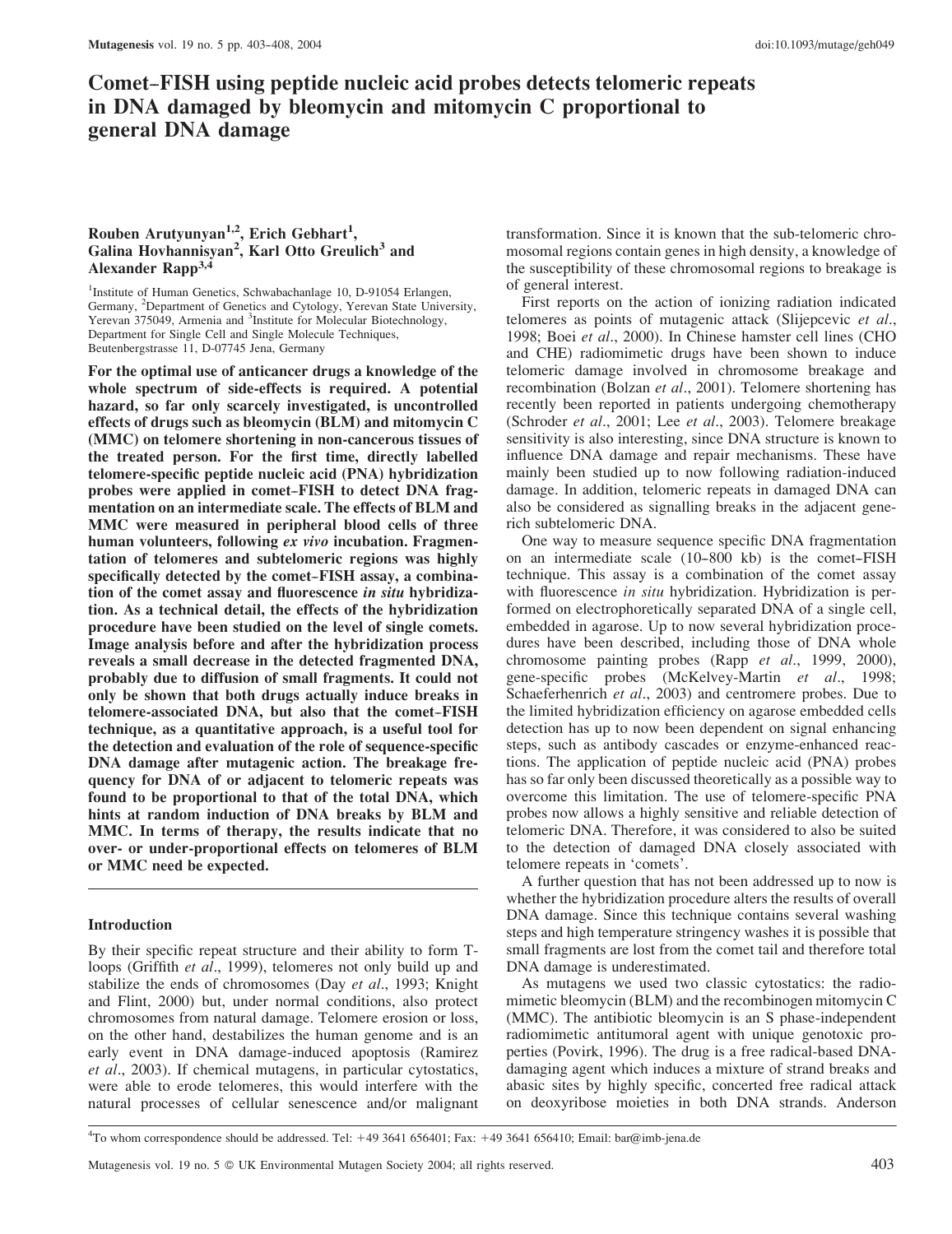### R.Arutyunyan et al.

et al. (1997) mentioned that BLM is known to react through oxygen radical mechanisms. A major determinant of BLMinduced damage is the permeability of the cell membrane and the presence of BLM hydrolase, which inactivates BLM. On the other hand, MMC was selected because it mainly induces DNA-DNA interstrand crosslinks (Yang and Wang, 1999) and has been used in previous comet assay as well as comet-FISH studies. Although comet assay results for MMC-treated cells are difficult to interpret, since DNA fragmentation is overlaid by DNA crosslinking effects, we have included this drug to compare the telomere comet-FISH data with recently published data on single copy genes (McKenna et al., 2003). It was shown that a concentration 100-800  $\mu$ M MMC added to human whole blood led to an increase in DNA migration in the comet assay (Pfuhler and Wolf, 1996). As found by McKenna  $et al. (2003)$  with comet-FISH in RT4 human bladder cancer cells, the number and localization of TP53 hybridization spots per cell and per comet tail decreased significantly as MMC dose was increased. The authors suggested that this was due to increased crosslinking, which prevents DNA migration.

## Materials and methods

#### Sample preparation and treatment

Human blood was obtained from three healthy, female, non-smoker volunteers 22, 23 and 25 years old. Blood was treated for 1 h with BLM (Hexal AG, Germany) or for 2 h with MMC (from Streptomyces caespitosus; Sigma-Aldrich) at  $37^{\circ}$ C, both at at least three final concentrations. The BLM and MMC concentrations were chosen according to literature data to result in a dose--response curve with minimal cytotoxic effects (Pfuhler and Wolf, 1996; Buschini et al., 2002).

#### Comet assay

The comet assay was performed in its alkaline version following the protocol of Singh and Tice (Singh et al., 1988; Tice et al., 2000). In short, 90  $\mu$ l of cell/ agarose suspension (containing  $8 \mu l$  of whole blood with 0.9% low melting point agarose, Type VII; Sigma-Aldrich) were distributed onto frosted microscope slides (Labcraft, London, UK) precoated with: ground layer agarose (Type II; Sigma-Aldrich); 1.0% normal melting point agarose in phosphatebuffered saline (PBS) (100 mM phosphate) and 400  $\mu$ l of middle layer agarose; 1.0% normal melting point agarose in PBS (100 mM phosphate). After the agarose solidified, slides were immersed in cold lysis solution (10 mM Tris- (hydroxymethyl)-aminomethane, pH 7.5, 100 mM Na<sub>2</sub>EDTA, 2.5 M NaCl, 1% Triton X-100, pH 10) for 60 min at  $4^{\circ}$ C. The slides were placed in an electrophoresis chamber containing alkaline buffer  $(1 \text{ mM } Na<sub>2</sub>EDTA, 300 \text{ mM }$ NaOH, pH 13.1, 4°C) for DNA unwinding. After 20 min, the current was switched on and electrophoresis was carried out at 1.25 V/cm, 300 mA for 25 min. The slides were removed from the electrophoresis chamber and washed once for 10 min with neutralization buffer (0.4 M Tris--HCl, pH 7.5, 0.08 M Tris base, pH 7.2). The slides were stained with SybrGreen (diluted 1  $\mu$ l/ml and 30 ml/slide). All of the steps of the comet assay were conducted under dim light. The experiments were reproduced independently at least twice.

Total DNA damage was microscopically quantified using a Zeiss Axioplan microscope, equipped with an HBO 50 and appropriate filter sets for FITC detection (Zeiss no. 9). Images were recorded using an intensified video camera (Variocam; PCO, Germany) and were captured to a PC running Komet 4 software (Kineticimaging, UK).

#### Comet-FISH

For comet-FISH the slides were prepared as described above, but the staining was omitted. Before hybridization the gels were stored for at least 3 days in absolute ethanol at  $4^{\circ}$ C for dehydration. The gels were rehydrated in H<sub>2</sub>O for 15 min and subsequently the DNA was denatured by incubation in  $0.5 M NaOH$ for 25 min. The denatured DNA was immediately dehydrated in an ethanol series (75, 80 and 95%, 5 min each) and the gels were carefully air dried until all ethanol had evaporated. PNA probes (Telomere PNA FISH Kit/Cy3; Dako Cytomation, Denmark) were used according to the instructions of the manufacturer, but since thermal co-denaturation is not possible with agarose gels the hybridization probe was prewarmed to  $60^{\circ}$ C and  $10 \mu$ l were applied to an area of  $\sim$ 20  $\times$  20 mm. The gels were sealed with a plastic coverslip and the slides placed in a humidified chamber at  $37^{\circ}$ C overnight. The next day the slides were placed at room temperature for 30 min before they were placed in  $1\times$  rinse

solution supplied with the PNA probes, in order to facilitate removal of the plastic slides. Then the slides were transferred for 2.5 min to a staining jar containing prewarmed wash solution (from the PNA Kit) at  $65^{\circ}$ C, without agitation. The slides were then quenched in cold  $1\times$  phosphate-buffered detergent (PBD). For counterstaining the slides were embedded in 1:2000 diluted SybrGreen (Molecular Probes, Germany) including 50% antifade.

The number of telomere signals and the localization of the signals (comet head or comet tail) were additionally recorded for each cell. Cell numbers scored for comet-FISH ranged from 50 to 100 cells/slide.

#### Image analysis and comet-FISH evaluation

From the total DNA profile, the Komet 4 software package calculates the head to tail border, according to the maximum intensity. This line was used to count the hybridization spots semi-automatically in the head and tail regions. For each comet the total DNA damage (expressed as a percentage of DNA in the tail) was correlated with the telomere-associated damage expressed as a percentage of telomeres located in the tail.

To control hybridization efficiency, 3-dimensional laser scanning microscopy was performed using a Zeiss LSM 510, equipped with argon ion and helium/neon lasers. This analysis revealed up to 90 hybridization signals (mean  $84 \pm 7$ ,  $n = 5$ ) per comet with the telomere probe. Since the normal human karyotype contains 92 telomeres, the percentage of telomeres in the image plane in epifluorescence imaging was calculated. From the three replicates per concentration a minimum of 20 comets per slide were further analysed. The 50 comets with the highest hybridization efficiencies were selected for the statistical analysis.

#### Repeated scanning analysis

To study the effect of the hybridization procedure at the level of the single cell we stained the slides after the comet assay, imaged several comets and relocated the same comets after the hybridization process, using marks engraved on the slides. Then the images were analysed with the Komet 4 software package and the total intensity as well as the percentage DNA in the tail were compared.

### Results

Visual analysis of the induced comets under the microscope revealed distinct differences in shape and length between the applied mutagens: BLM induced longer and thinner comet tails than did MMC. The length of the former, in addition, showed a clear dose dependence. MMC induced rather short and more voluminous tails with a less clear dose dependence. While at lower doses of MMC the length of the comets increased in a dose-dependent manner, the highest dose induced shorter comets on average than the previous one. These effects, documented as the results of the quantitative comet image analysis, are summarized in Table I.

# Dose--response characteristics for total DNA damage and damage associated with telomeric sequences

In order to study the effects of BLM and MMC treatment on DNA connected with telomeres we elaborated the dose--response relationship for total DNA fragmentation and telomere signals found in the migrating DNA portion (comet tail).

Control nuclei show a majority of only weakly damaged comets, with a low number of telomeres outside the head. Additionally, few cells exist with a high percentage of telomeres in the tail  $(>60\%)$  and moderate total DNA damage.

Figure 1A shows the DNA damage induced by BLM together with the percentage of detected hybridization signals located in the comet tails. Both curves show a steep dosedependent increase, which is linear for doses up to 25 IU/ml BLM. At higher doses (100 IU/ml) the effect is only marginally increased. Therefore, the total data can be described by a exponential rise to a maximum fitted function. The proportion of telomeric signals in comet tails exceeds the relative amount of total DNA in the tail in all examined cases, but parallels the overall tendency of total DNA damage. The values for total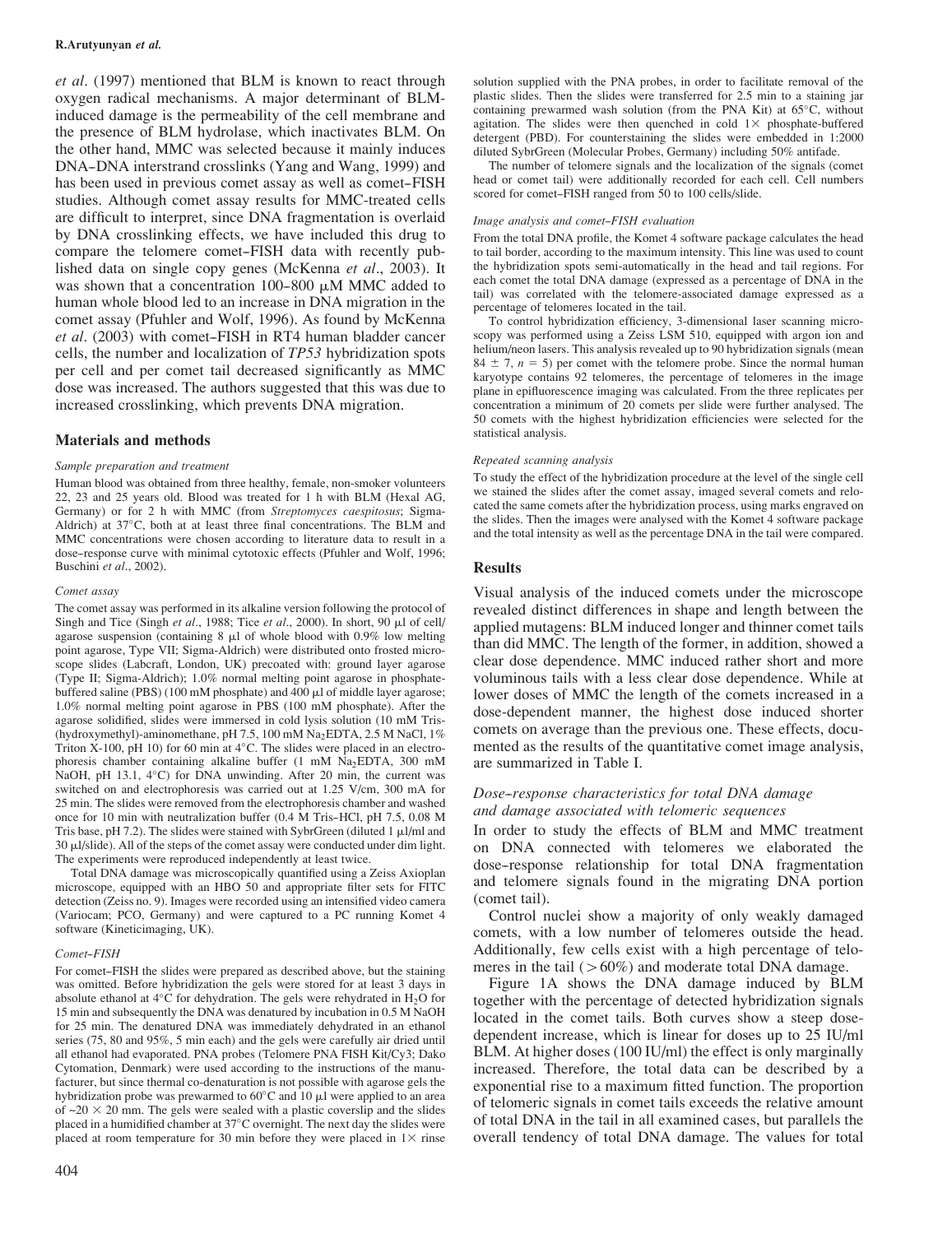Table I. Dose--response characteristics and experimental conditions for bleomycin and mitomycin C treatment  $(n = 120)$ 

| DNA in<br>tail $(\% )$<br>$mean \pm SD$ | Comet-FISH<br>(n) | <b>Telomeric</b><br>signals per<br>comet in<br>the image<br>plane $(\% )$<br>$mean \pm SD$ | Telomeric<br>signals<br>in tail $(\%)$<br>$mean \pm SD$ |
|-----------------------------------------|-------------------|--------------------------------------------------------------------------------------------|---------------------------------------------------------|
|                                         |                   |                                                                                            |                                                         |
| $7.5 \pm 1.9$                           | 50                | $16 \pm 5$                                                                                 | $17.8 \pm 5.2$                                          |
| $24.4 \pm 3.8$                          | 50                | $21 \pm 10$                                                                                | $41.3 \pm 13.7$                                         |
| $37.6 \pm 3.5$                          | 50                | $22 \pm 11$                                                                                | $49.5 \pm 1.0$                                          |
| $38.2 \pm 3.3$                          | 50                | $21 \pm 5$                                                                                 | $52.1 \pm 19.2$                                         |
|                                         |                   |                                                                                            |                                                         |
| $5.9 \pm 3.4$                           | 50                | $12 \pm 5$                                                                                 | $15.5 \pm 12.8$                                         |
| $22.8 \pm 1.8$                          | 50                | $13 \pm 5$                                                                                 | $25.5 \pm 16$                                           |
| $31.0 \pm 8.6$                          | 50                | $15 \pm 6$                                                                                 | $44.6 \pm 13.2$                                         |
| $22.5 \pm 10.3$                         | 50                | $20 \pm 9$                                                                                 | $29.1 \pm 17.5$                                         |
|                                         |                   |                                                                                            |                                                         |

Comet assay and Comet-FISH results with PNA telomeric probes are listed. Total DNA damage is expressed as DNA in tail  $(\%)$  (mean  $\pm$  SD). Telomeric signals per comet in the image plane (%) (mean  $\pm$  SD) represents the mean detected number of hybridization spots per image (for details see text). Telomere-specific damage is expressed as Telomeric signals in the tail  $(\%)$  (mean  $\pm$  SD).

damage together with the percentage of telomeres found in the tail for the BML treatment are summarized in Table I. Typical sample micrographs are shown in Figure 1C-E, representing comets with increasing total DNA damage and increasing numbers of telomeres in the tail. At this point it must be mentioned that only a fraction of the total number of telomeres are visible if 2-dimensional epifluorescence microscopy is used for analysis. The real hybridization efficiency was controlled by 3-dimensional laser scanning microscopy and in a small number of comets the telomere signals were counted. An average spot number of 84 signals/comet was found, but only a fraction of them are visible in epifluorescence images. The mean 'hybridization efficiency' measured is given in Table I for each specimen, expressed as Telomeric signals per comet in the image plane (%) (mean  $\pm$  SD). This value is calculated as number of signals in the recorded image divided by 92.

In contrast to BLM, MMC treatment leads to decreased DNA migration at doses  $>$  25  $\mu$ g/ml. The data are plotted in Figure 1B. Similar to the findings for BLM, the percentage of telomeres found outside the head region exceeds the percentage of total migrated DNA. The kink in the dose--response curve at MMC concentrations  $>25$   $\mu$ g/ml represents the known crosslinking effect of MMC. The percentage of



Fig. 1. Dose-response relationship between the total DNA in the tail and the telomere-containing fragments expressed as 'percentage of telomeric signals in tail'. (A) After bleomycin exposure. (B) After mitomycin exposure. The percentage of telomere signals (open circles) in the tail in both cases exceeds the relative amount of total DNA (filled circles) in the tail, but parallels the slope of tail DNA. Mean values  $\pm$  SD are plotted. (C-E) Sample images of comets exposed to 0 (C), 12.5 (D) and 100 IU (E) bleomycin. The upper row shows the total DNA stained with SybrGreen, whereas the lower row shows Cy3-labeled telomeres.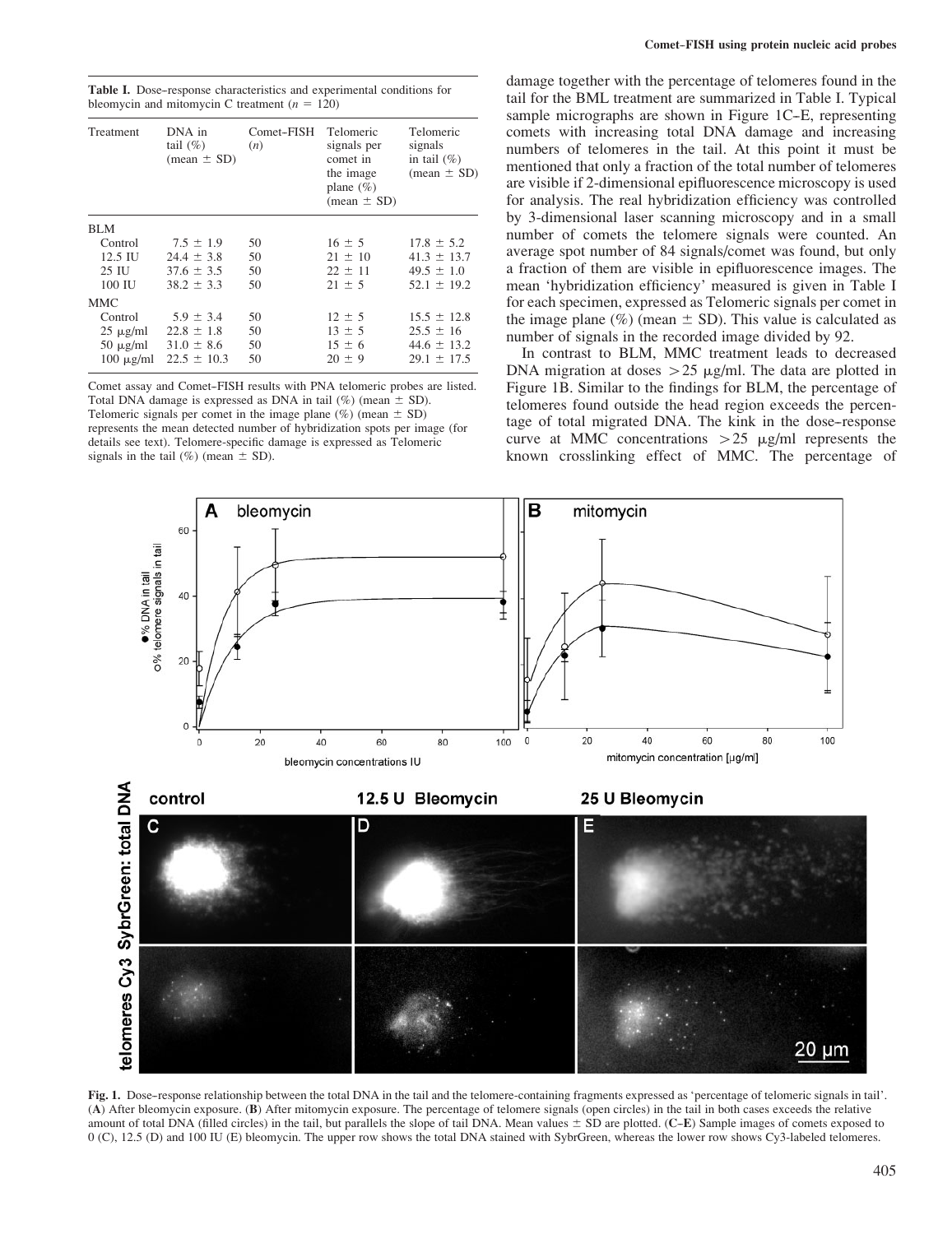

Fig. 2. Percentage of telomeric signals in the comet tails as a function of the percentage of total DNA in the tail for human peripheral blood cells. The solid straight lines are obtained by linear regression analysis of the mean values. The resulting slopes are not significantly different from 1. The shift of the lines towards higher than statistical (dotted lines) percentages of DNA in the tails indicates a drug-independent increased fragility of DNA associated with telomere repeats.

damaged telomeres follows the percentage of total damaged DNA over the whole dose range examined. The detailed data for the MMC measurements are also given in Table I.

The mean percentage of telomeres found in the tail [Telomeric signals in tail  $(\%)$  was plotted against the mean value of total DNA in the tail  $[DNA$  in tail  $(\%)$  in Figure 2. Both treatments (BLM and MMC, Figure 2A and B) led to a linear dependency between DNA in the tail and percentage of telomeres found in the tail, with a slope of 1.07 for the BLM treatment and of 1.03 for the MMC treatment. These values are not significantly different from a slope of 1.0 that would be expected for a random distribution of DNA damage.

Controls for the MMC treatment are comparable to the controls for BLM, with the difference that the absolute values for telomere-specific damage are slightly lower for the first treatment. Again, treatment with MMC led to increased total DNA damage as well as to increased telomere damage. With increasing MMC doses the telomere friability (expressed as a percentage of telomeric signals found in the tail) seems to be independent of total DNA damage.

# Comparison of the comets before and after hybridization

To investigate the effects of the hybridization procedure on measurement of total DNA damage, comets were stained before and after the hybridization procedure and were relocated for analysis of individual comets. Figure 3 shows the data obtained from the analysis of 60 comets at three different concentrations of BLM and an additional control, as well as from MMC-treated cells. The percentage of DNA in the tail decreases during hybridization, possibly due to the washing steps and diffusion of the fragmented DNA. The average decrease was found to be  $19.8 \pm 12.6\%$ , but the loss of DNA was larger in heavily damaged cells compared with weakly damaged ones.

Although the absolute values for comet intensity changed during the hybridizations, the percentage of DNA in the tail changes only slightly and the dose--response relationship was not dramatically altered by the hybridization procedure. Also, the total intensity of the comets decreases during hybridization.



Fig. 3. Comparison of the measured DNA damage before and after the hybridization procedure. Individual comets were relocated and the total DNA damage was quantified as '% DNA in tail'. The hybridization process leads to a general decrease in the detected damage compared with the theoretical dotted line that represents zero effects. Nevertheless, the dose--response relationship was preserved after the hybridization procedure.

#### **Discussion**

The importance of the comet–FISH technique has previously been shown with respect to the detection of repetitive (alphoid) DNA sequences (Santos et al., 1997; Fernandez et al., 1998), of specific chromosomes using painting probes (Santos et al., 1997; Fernandez et al., 1998; Rapp et al., 2000) and specific gene probes (Santos et al., 1997; Fernandez et al., 1998; McKelvey-Martin et al., 1998; McKenna et al., 2003; Schaeferhenrich et al., 2003). All these studies used DNA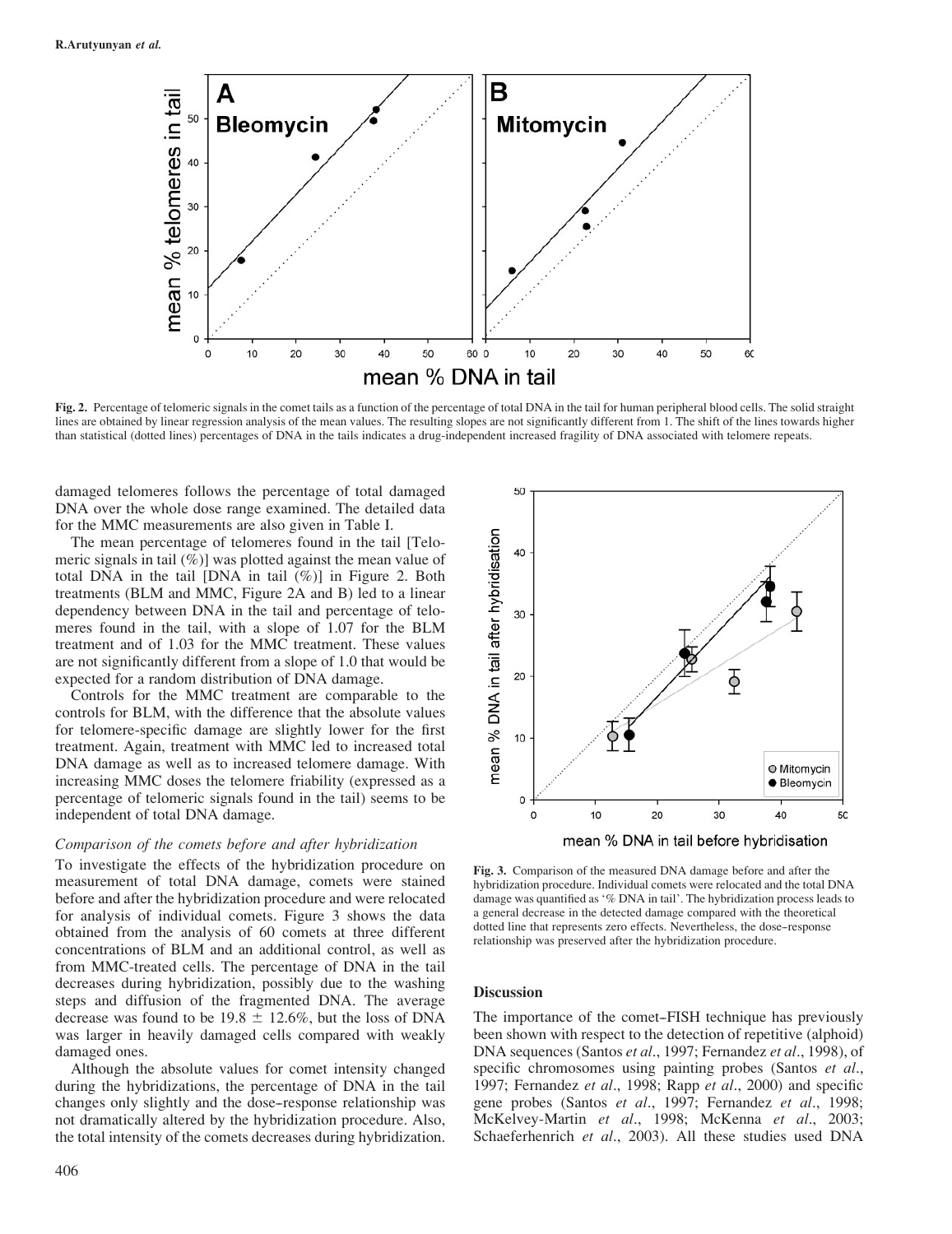probes which were dependent on signal enhancing steps. In the present paper telomere repeat-specific PNA probes were used for the first time in combination with single cell gel electrophoresis, which allows direct detection of the signals in comet heads and tails. Their high specificity is reflected in the very small but brilliant signals of pure  $(TTAGGG)_n$  repeats in the comet heads and tails (up to their utmost end).

In our view the different molecular mechanisms of action of the agents examined are reflected in the outcome of our experiments: BLM and MMC induced comets of different shapes and sizes in the comet assay. These differences were also reflected in the distribution of telomeric repeat signals in the heads and tails of the comets: While after treatment of the cells with BLM sharp telomeric signals were found spread over the whole tail, a considerable number remain close to or within the head in the shorter comets after MMC treatment.

These findings confirm previous data obtained by other authors with these standard mutagens. While Anderson et al. (1997) suggested that BLM can react through oxygen radical mechanisms, MMC mainly induces DNA-DNA interstrand crosslinks (Yang and Wang, 1999). Pfühler and Wolf (1996) found an increase in DNA migration in the comet assay when MMC was added to human whole blood at a concentration of 100-800  $\mu$ mol. However, McKenna *et al.* (2003), using the comet-FISH technique in RT4 human bladder cancer cells, reported a decrease in signals in the tail with increasing MMC dose. They suggested that the effect of reduced DNA, as well as hybridization signals in the tail, was due to increased crosslinking, which prevents DNA migration. This was supported by data on the role of interstrand crosslinks in the reduction in free DNA fragments, mainly detected under alkaline conditions, presented by Klaude et al. (1996) and Merk and Speit (1999).

Our investigations have shown that the hybridization procedure has a detectable effect on the measured total DNA damage, but the influence is small. This may be attributed to two different processes. First, DNA might be lost, especially from the tail, by diffusion and therefore is missed in the analysis after hybridization. On the other hand, the denatured DNA is possibly not completely rehybridized and therefore partly single-stranded. Since the dyes used are intercalating dyes, they are less effective if some of the DNA in the comets is single-stranded. These findings will result in an underestimation of the detected damage. The overall dose--response curve for total DNA damage, however, is preserved throughout the hybridization steps. This observation led to a recommendation of parallel specimen preparation and analysis for total DNA damage and for hybridization.

The detection of DNA breakage within telomeres by the comet assay is limited by the size of DNA fragments detectable by this technique (10–800 kb) (Rapp *et al.*, 2000). Since estimates of telomere length in human peripheral lymphocytes vary between 5 and 15 kb (Perner et al., 2003), fragments of these segments will be detected only in exceptional rare cases and cannot be differentiated from breaks in telomere-adjacent DNA. However, the finding of signals in the comet tails is equally important in that it reflects breaks in the telomereadjacent sub-telomeric sites, with their high gene density.

A comparison of total DNA damage with telomere-specific damage results in non-significant differences for the two drugs tested. While the percentage of telomeres in the tail exceeds the total DNA damage for all concentrations tested, the proportion of telomere-specific damage to total damage remains constant.

This leads to the conclusion that the damage induced by MMC and BLM is random with regard to telomere repeats. Since the damage induced by BLM and MMC is dependent upon the distribution of the drugs inside the nucleus, a diffusion-driven distribution would be expected which would cause this randomness. Both mutagens show this behaviour under the test conditions. While BLM-treated cells show higher levels of DNA in the tail compared with MMC-treated ones, the percentage of telomeres in the tail is reduced. The fact that in control cells more telomeres are outside the comet head than total DNA probably reflects the intranuclear distribution of the telomeres in the nuclear periphery (Santos et al., 1997).

#### Acknowledgements

The generous support of Dr L.Distel (Radiation Clinic, University of Erlangen-Nuremberg) is gratefully acknowledged. This study was supported by DFG (grants Ge295/13-1 and Ge295/13-2). R.A. was in receipt of a visiting grant from the DAAD and G.H. of ISTC grant A-301.2.

#### References

- Anderson,D., Yu,T.W., Dobrzynska,M.M., Ribas,G. and Marcos,R. (1997) Effects in the Comet assay of storage conditions on human blood. Teratog. Carcinog. Mutagen., 17, 115-125.
- Boei,J.J., Vermeulen,S. and Natarajan,A.T. (2000) Analysis of radiationinduced chromosomal aberrations using telomeric and centromeric PNA probes. *Int. J. Radiat. Biol.*, **76**, 163-167.
- Bolzan,A.D., Paez,G.L. and Bianchi,M.S. (2001) FISH analysis of telomeric repeat sequences and their involvement in chromosomal aberrations induced by radiomimetic compounds in hamster cells. Mutat. Res., 479, 187-196.
- Buschini,A., Alessandrini,C., Martino,A., Pasini,L., Rizzoli,V., Carlo-Stella,C., Poli,P. and Rossi,C. (2002) Bleomycin genotoxicity and amifostine (WR-2721) cell protection in normal leukocytes vs. K562 tumoral cells. Biochem. Pharmacol., 63, 967-975.
- Day,J.P., Marder,B.A. and Morgan,W.F. (1993) Telomeres and their possible role in chromosome stabilization. Environ. Mol. Mutagen., 22, 245-249.
- Fernandez,J.L., Goyanes,V.J., Ramiro-Diaz,J. and Gosalvez,J. (1998) Application of FISH for in situ detection and quantification of DNA breakage. Cytogenet. Cell Genet., 82, 251-256.
- Griffith,J.K., Bryant,J.E., Fordyce,C.A., Gilliland,F.D., Joste,N.E. and Moyzis,R.K. (1999) Reduced telomere DNA content is correlated with genomic instability and metastasis in invasive human breast carcinoma. Breast Cancer Res. Treat., 54, 59-64.
- Klaude,M., Eriksson,S., Nygren,J. and Ahnstrom,G. (1996) The comet assay: mechanisms and technical considerations. *Mutat. Res.*, 363, 89-96.
- Knight,S.J. and Flint,J. (2000) Perfect endings: a review of subtelomeric probes and their use in clinical diagnosis. J. Med. Genet., 37, 401-409.
- Lee,J.J., Nam,C.E., Cho,S.H., Park,K.S., Chung,I.J. and Kim,H.J. (2003) Telomere length shortening in non-Hodgkin's lymphoma patients undergoing chemotherapy. Ann. Hematol., 82, 492-495.
- McKelvey-Martin,V.J., Ho,E.T., McKeown,S.R., Johnston,S.R., McCarthy,P.J., Rajab,N.F. and Downes,C.S. (1998) Emerging applications of the single cell gel electrophoresis (Comet) assay. I. Management of invasive transitional cell human bladder carcinoma. II. Fluorescent in situ hybridization Comets for the identification of damaged and repaired DNA sequences in individual cells. Mutagenesis, 13, 1-8.
- McKenna,D.J., Gallus,M., McKeown,S.R., Downes,C.S. and McKelvey-Martin,V.J. (2003) Modification of the alkaline Comet assay to allow simultaneous evaluation of mitomycin C-induced DNA cross-link damage and repair of specific DNA sequences in RT4 cells. DNA Repair, 2, 879-890.
- Merk,O. and Speit,G. (1999) Detection of crosslinks with the comet assay in relationship to genotoxicity and cytotoxicity. *Environ. Mol. Mutagen.*, 33, 167--172.
- Perner,S., Bruderlein,S., Hasel,C. et al. (2003) Quantifying telomere lengths of human individual chromosome arms by centromere-calibrated fluorescence in situ hybridization and digital imaging. Am. J. Pathol., 163, 1751-1756.
- Pfuhler,S. and Wolf,H.U. (1996) Detection of DNA-crosslinking agents with the alkaline comet assay. Environ. Mol. Mutagen., 27, 196-201.
- Povirk,L.F. (1996) DNA damage and mutagenesis by radiomimetic DNAcleaving agents: bleomycin, neocarzinostatin and other enediynes. Mutat. Res., 355, 71-89.